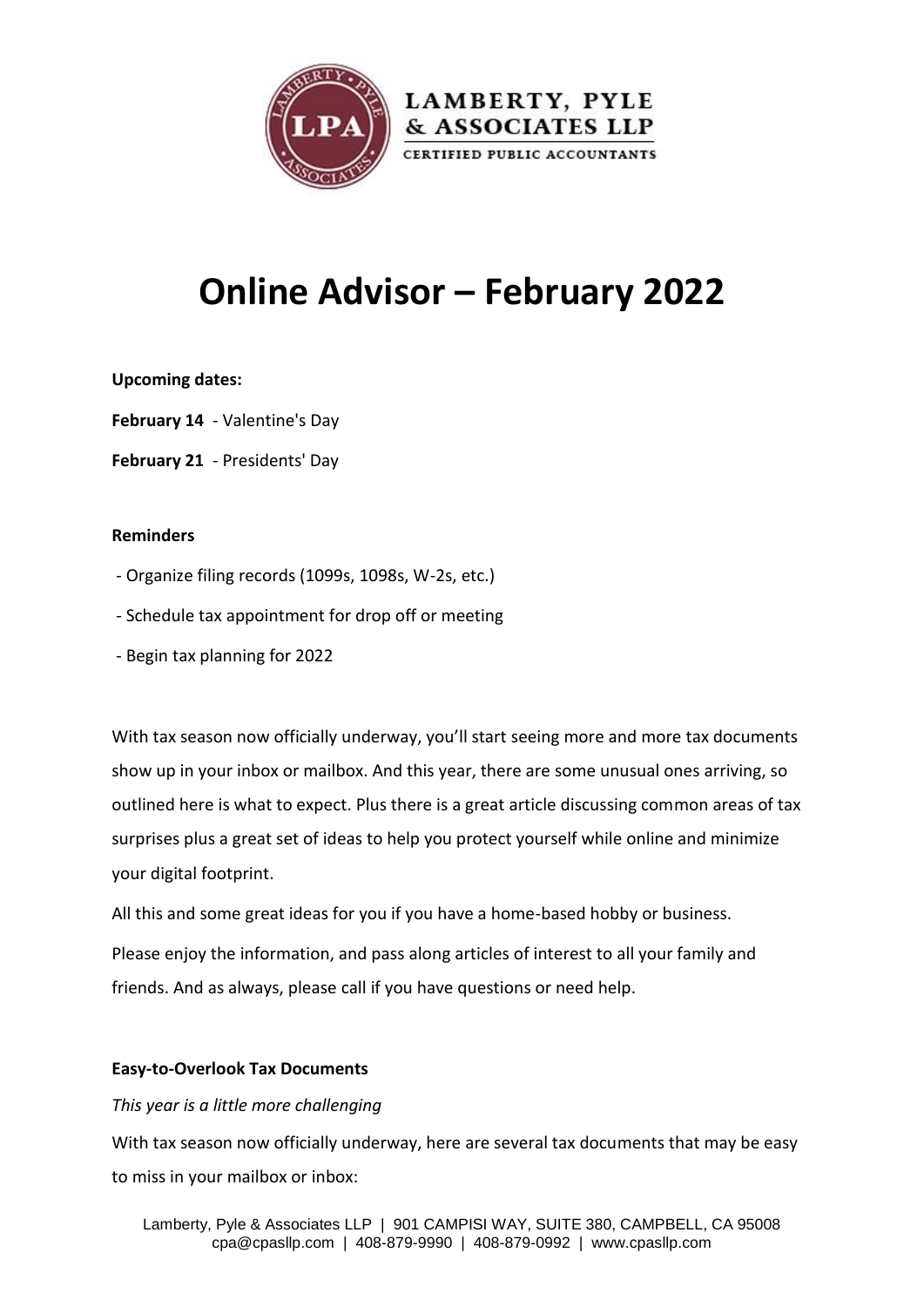

**Child tax credit letter.** From July through December 2021, the IRS paid out 50% of projected child tax credit payments to qualified households. The IRS is sending out a recap of these advance payments in Letter 6419 that you can use to correctly account for these payments on your tax return. This letter should have arrived in your mailbox by late January.

The IRS is alerting taxpayers, however, that Letter 6419 may have incorrect dollar amounts if you moved or changed bank accounts in December. The IRS is urging taxpayers to use the information in their online taxpayer accounts for the most up-to-date figures on the amount of the advance Child Tax Credit to include on their tax returns, instead of the numbers included in Letter 6419. [Click here](https://www.irs.gov/payments/your-online-account) to find out more about your online account with the IRS.

**Stimulus payment letter.** The IRS issued millions of economic impact payments in 2021. The IRS is mailing a summary of these payments you received in Letter 6475. As with the child tax credit letter, you can use this letter to accurately report your economic impact payments on your tax return. This letter also should have arrived in your mailbox by late January.

**Identification PIN.** The IRS may have assigned you an Identity Protection PIN (IP PIN) to help protect your identity. An IP PIN is a six-digit number that prevents someone else from filing a tax return using your Social Security number or Individual Taxpayer Identification Number. This IP PIN is known only to you and the IRS. If you are a confirmed victim of tax-related identity theft and the IRS has resolved your tax account issues, the IRS will mail you a CP01A Notice with your new IP PIN each year.

**Corrected tax forms.** If an error is discovered on a tax form you've already received, a corrected version will be created, then mailed to both you and the IRS. You can also request a corrected tax form if you believe you found an error. Here are some of the forms you might see with corrections:

- Form W-2 from your employer that shows corrected wages, salary and taxes withheld
- Form 1099-INT or Form 1099-DIV from your investment broker that shows a revision in interest and dividend income
- Form 1099-NEC from a client to whom you provide services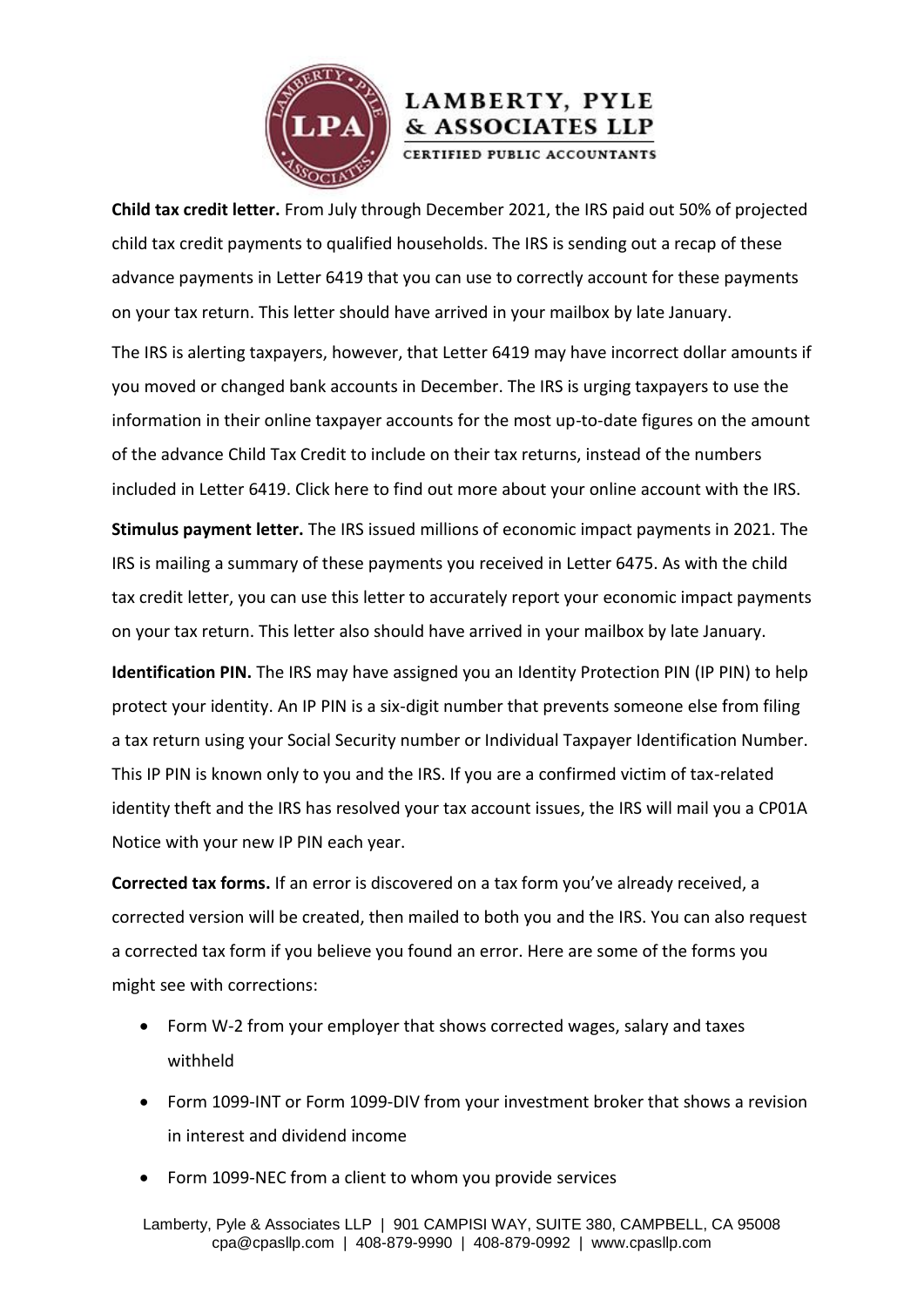

Form 1098 that shows how much mortgage or student loan interest you've paid

& ASSOCIATES LLP

You may not be aware you were issued a corrected tax form until it shows up in your mailbox (or inbox). If you do receive a corrected form, don't throw the old version away! Save both the original version and corrected version in case either are needed for future reference.

Often the ease of filing your tax return is dependent on having the correct information, so remember to look for everything, including these often overlooked forms.

## **I Owe Tax on That?**

## *5 Surprising Taxable Items*

Wages and self-employment earnings are taxable, but what about the random cash or financial benefits you receive through other means? If something of value changes hands, you can bet the IRS considers a way to tax it. Here are five taxable items that might surprise you:

1. **Scholarships and financial aid.** Applying for scholarships and financial aid are top priorities for parents of college-bound children. But be careful — if any part of the award your child receives goes toward anything except tuition, it might be taxable. This could include room, board, books, travel expenses or aid received in exchange for work (e.g., tutoring or research).

*Tip: When receiving an award, review the details to determine if any part of it is taxable. Don't forget to review state rules as well. While most scholarships and aid are tax-free, no one needs a tax surprise.*

2. **Gambling winnings.** Hooray! You hit the trifecta for the Kentucky Derby. But guess what? Technically, all gambling winnings are taxable, including casino games, lottery tickets and sports betting. Thankfully, the IRS allows you to deduct your gambling losses (to the extent of winnings) as an itemized deduction, so keep good records.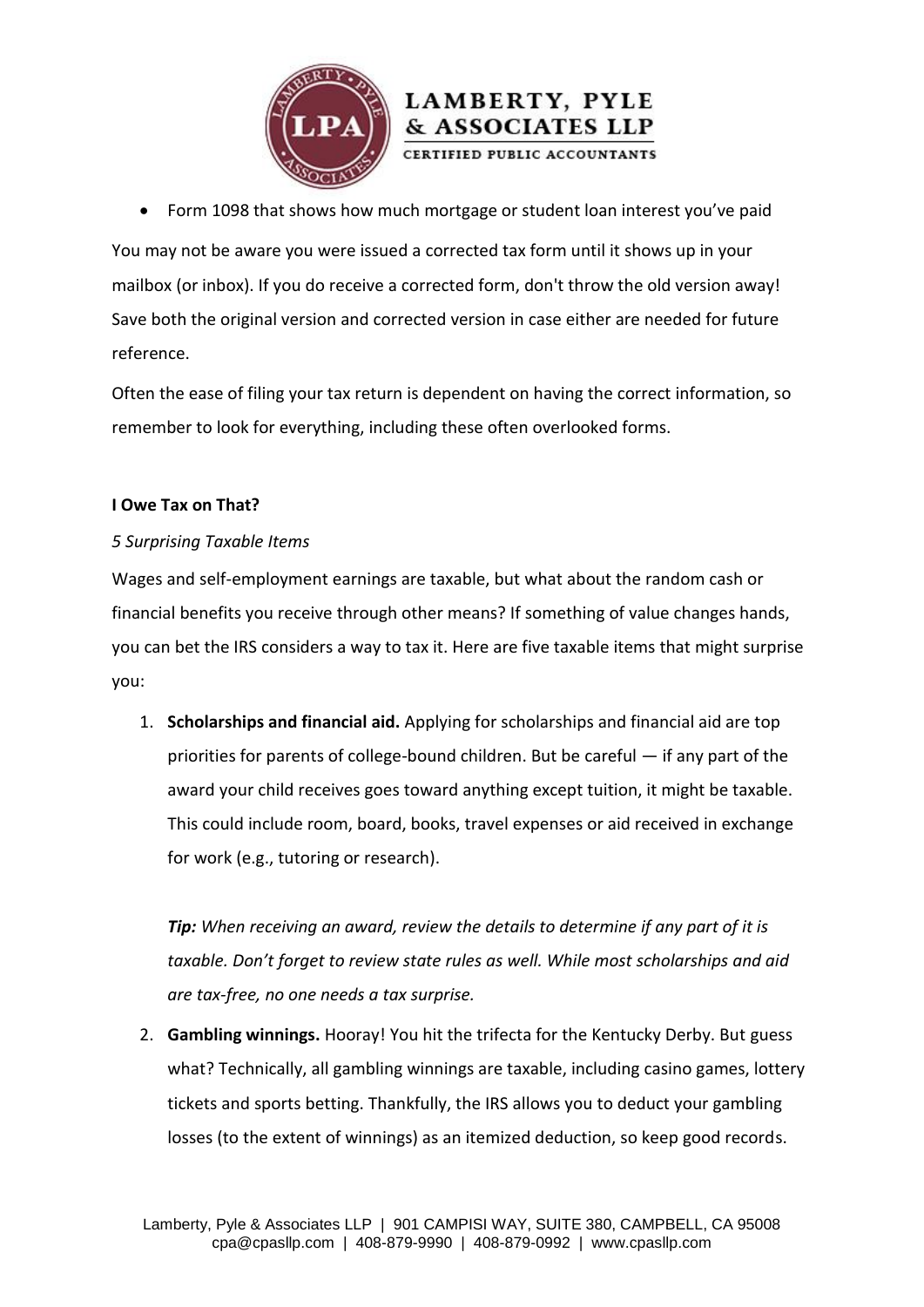

*Tip: Know when the gambling establishment is required to report your winnings. It varies by type of betting. For instance, the filing threshold for winnings from fantasy sports betting and horse racing is \$600, while slot machines and bingo are typically \$1,200. But beware, the gambling facility and state requirements may lower the limit.*

3. **Unemployment compensation.** Congress gave taxpayers a one-year reprieve in 2021 from paying taxes on unemployment income. Unfortunately, this tax break did not get extended for the 2022 tax year. So unless Congress passes a law extending the 2021 tax break, unemployment will once again be taxable starting with your 2022 tax return.

*Tip: If you are collecting unemployment, you can either have taxes withheld and receive the net amount or make estimated payments to cover the tax liability.*

4. **Social Security benefits.** If your income is high enough after you retire, you could owe income taxes on up to 85% of Social Security benefits you receive.

*Tip: Consider if delaying when you start collecting Social Security benefits makes sense for you. Waiting to start benefits means you'll avoid paying taxes on your Social Security benefits for now, plus you'll get a bigger payment each month you delay until you reach age 70.*

5. **Alimony.** Prior to 2019, alimony was generally deductible by the person making alimony payments, with the recipient generally required to report alimony payments received as taxable income. Now the situation is flipped: For divorce and separation agreements executed since December 31, 2018, alimony is no longer deductible by the payer and alimony payments received are not reported as income.

*Tip: Alimony payments no longer need to be made in cash. Consider having the lowincome earning spouse take more retirement assets such as 401(k)s and IRAs in exchange for reduced alimony payments. This arrangement would allow the higher-*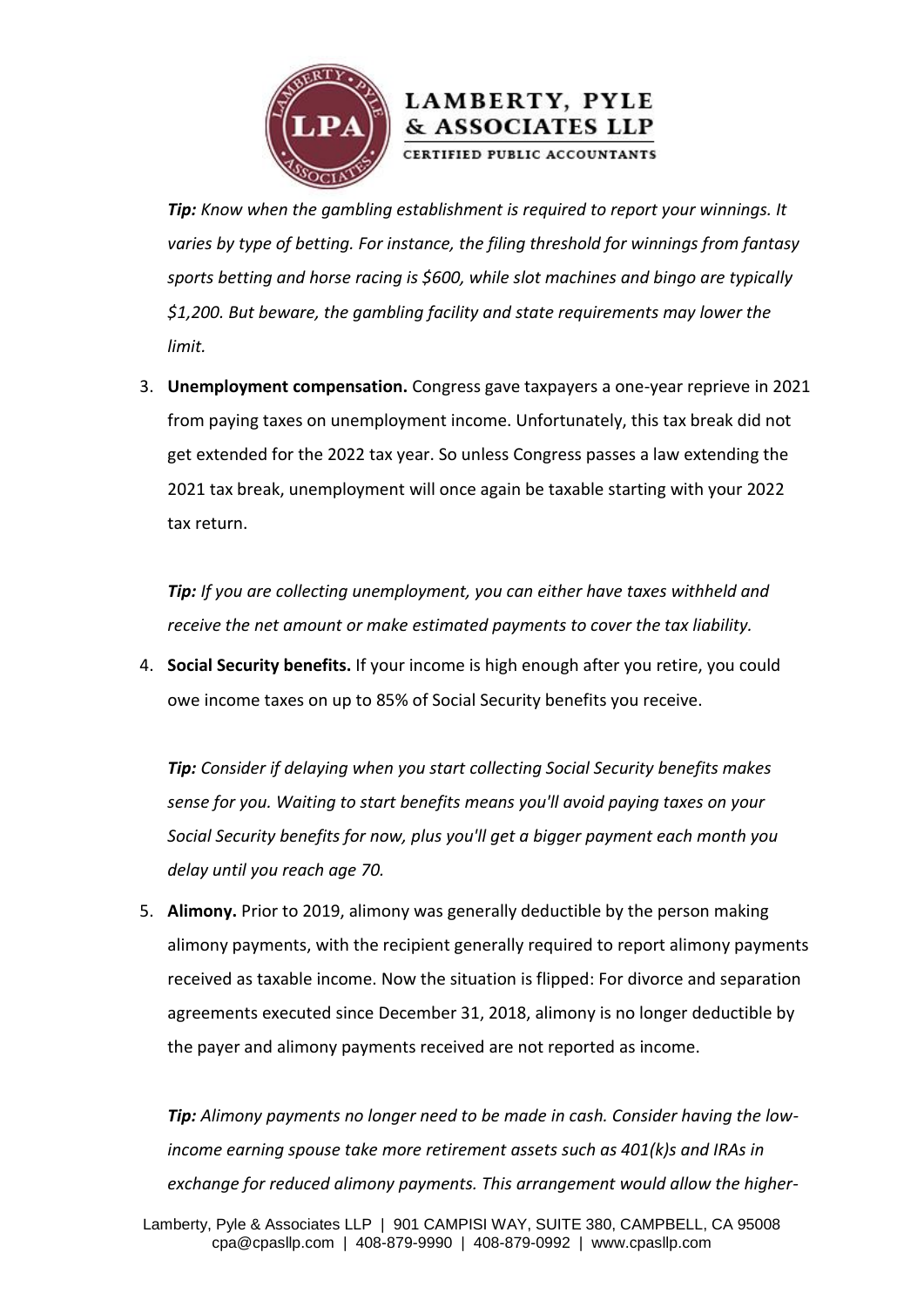

*earning spouse to make alimony payments by transferring retirement funds without paying income taxes on it.*

When in doubt, it's a good idea to keep accurate records so your tax liability can be correctly calculated and you don't get stuck paying more than what's required.

## **Great Tips for Your Home-Based Business**

Home-based businesses can be financially rewarding and provide a certain amount of flexibility with your day-to-day schedule. Here are some tips to keep your business running at full steam.

- **Stay on top of accounts receivable.** It's easy to get caught up with fulfilling your business obligations while invoices you've sent out go unpaid. Agree to payment terms in advance with new customers and immediately - but politely - communicate with them as soon as they miss a payment deadline. Keep current with regular invoicing and collections.
- **Keep your bookkeeping records up-to-date.** You may not realize you have an unpaid invoice that's several months old unless your bookkeeping is up-to-date. Keeping accurate books involves more than balancing your bank accounts once a month. In addition to your monitoring your bank accounts, also consistently look at your accounts receivable, accounts payable, any debts (credit card, car loans or other borrowings), and all money you invest in your business. Ask for help if you don't have enough time to do the bookkeeping yourself, or if you need help properly setting up your bookkeeping software.
- **Check on permit requirements.** Depending on what type of home-based business you have, you may be required to obtain various permits, licenses or other registrations. If you have not already done so, check with your town or city for local requirements. The Small Business Administration is also a good source to research information on permits.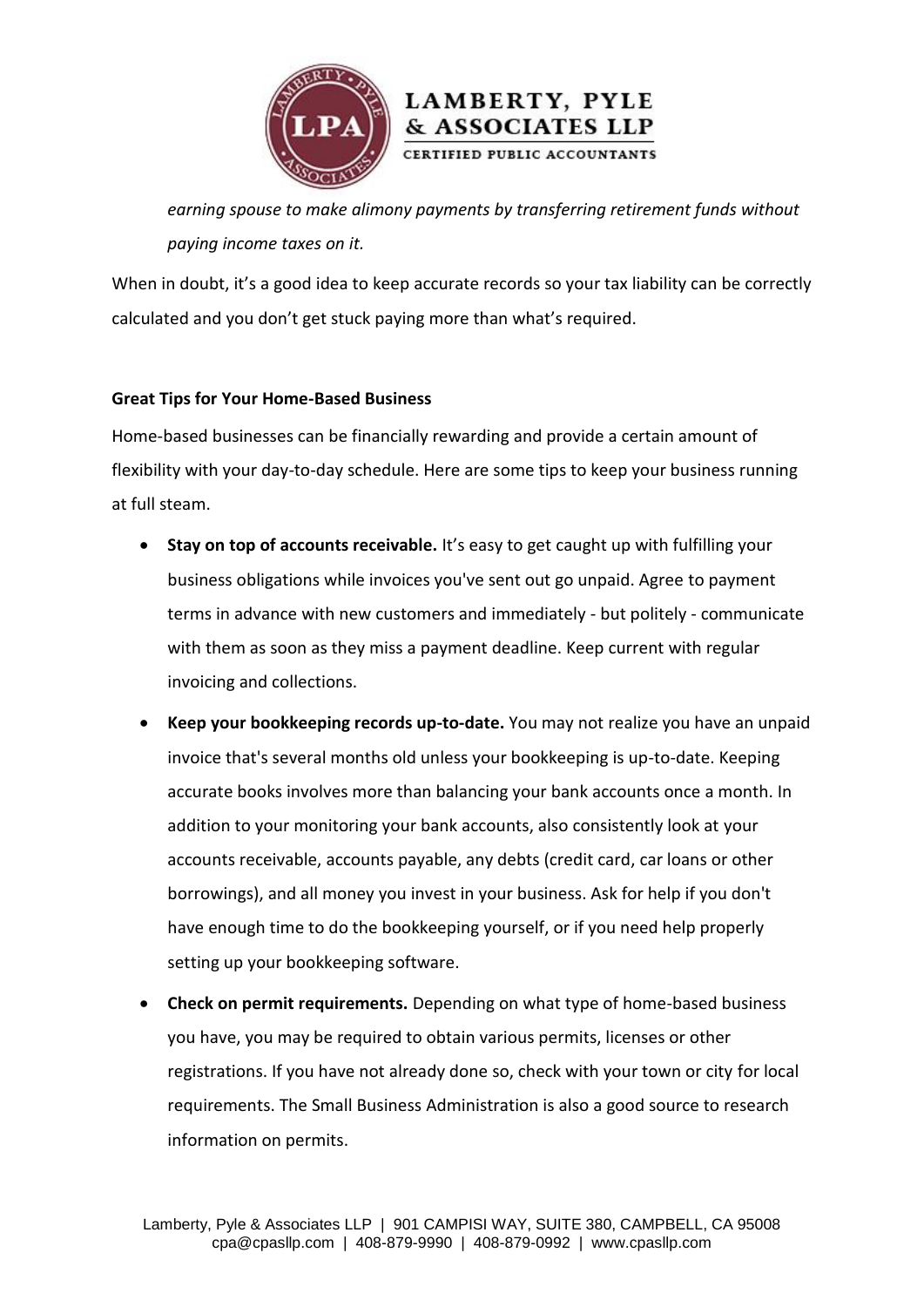

- **Get insured.** Obtain adequate insurance for the type of operation you'll be running. Besides the insurance required for business activities, you might consider adding a rider to your homeowner's policy for liability protection should an accident occur on your property.
- **Stay on top of technology.** While you may not need a top of the line computer, be sure that the technology equipment you use can handle the bandwidth of everything you'll ask it to do, including video calls, software apps and data storage. Also consider scheduling a time for your internet provider to visit your home to make sure everything is in working order and your security protocols are top notch. Have a back-up plan in place for when a device breaks down, including where you'll go to have it repaired.
- **Cash in on tax breaks.** Take advantage of the tax breaks available to home-based businesses, including deductions for supplies, equipment and vehicle expenses. You may even be able to deduct the cost of your home office, including a pro-rated amount of your real estate taxes and utilities, if certain conditions are met.
- **Set aside money to pay your taxes.** Ask for help to calculate how much of your incoming cash you should be setting aside to pay your federal, state and local taxes. Consider opening a separate bank account to transfer your tax money into.

Please feel free to reach out with any questions or concerns you may have.

## **Protecting Your Digital Footprint**

In today's digital age, it is impossible to avoid the internet. Even if you don't have a computer and actively avoid social media, there is information about you in some corner of the web. Here are some ideas to help you manage your digital footprint:

**• Actively manage your security settings.** Every app, social media site and web browser have multiple layers of privacy and security settings. When you download a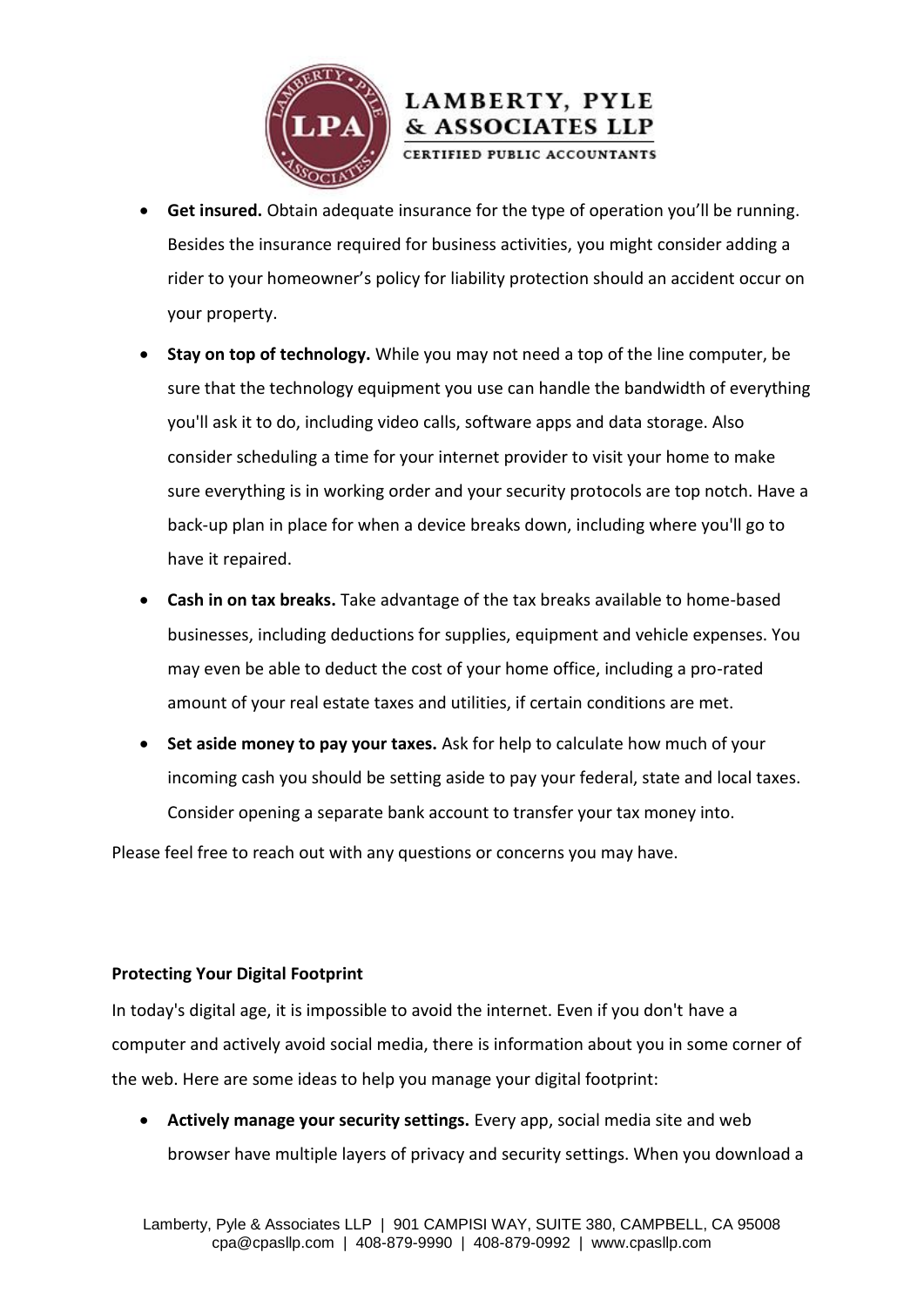

new app or register with a new site, don't simply trust the default settings. Look through the options yourself to ensure you are comfortable with the level of privacy. One thing to watch for with apps on your phone is location settings. Some apps will track your location even when the app isn't running.

- **Protect your online image.** Career search firms now have strategies built entirely around recruiting through social media. In addition to recruiting, human resource departments will vet prospective employees by reviewing social media profiles. Pay attention to what others post about you, as well. If you are uncomfortable with what they are sharing, have a conversation with them and ask that it be taken down.
- **Set boundaries for yourself.** According to the Pew Research Center, 74 percent of Facebook users visit the site on a daily basis. And 51 percent say they visit multiple times per day. Try to find the balance that allows you to enjoy connecting with others online, but doesn't negatively impact other parts of your life. In addition to time spent, draw a bright line between what you consider shareable versus personal information. If you have these boundaries in mind when on social media, it will help you think critically before continuing to scroll or posting something.
- **Know your friends.** Be aware of who you are connected to on social media sites. Be cautious of accepting connection requests from people you don't know, as some of these requests could be a phishing attempt to swipe confidential information.

The best defense of your private information is you. Having a plan and actively managing your online profiles is the best way to minimize the chance of your personal data falling into the wrong hands.

## **Cryptocurrency: The IRS is Watching You!**

Whether you own cryptocurrency or not, everyone should know the tax rules surrounding this type of property as it becomes more popular. If you have one take away regarding cryptocurrency, it should be this: Remember that Uncle Sam is watching you!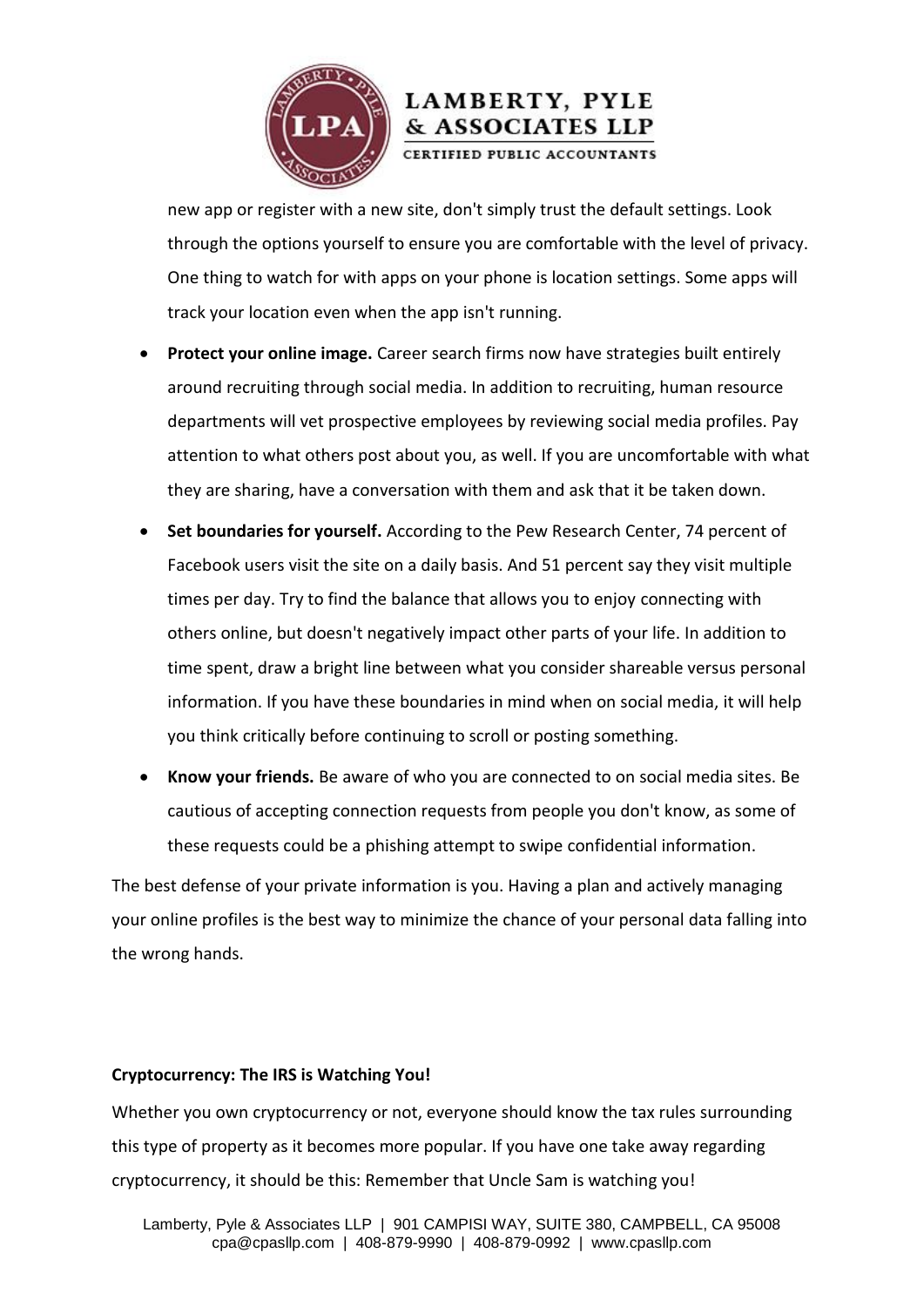

Here's what you need to know about the IRS and cryptocurrency:

## **Background**

The IRS generally considers cryptocurrency—also referred to as virtual currency or digital currency—to be property, just like stocks and bonds for federal income tax purposes.

& ASSOCIATES LLP

Therefore, if you sell cryptocurrency at a gain, it is subject to capital gains tax. Similarly, you may claim a capital loss on the sale or other disposition of cryptocurrency. But that's not all: Anytime you exchange cryptocurrency for actual currency, goods or services, the IRS says it's a taxable event.

Say that you hold Bitcoin for longer than one year and then sell it at a gain. The gain is taxable up to 20%. High-income taxpayers may also need to pay a 3.8% surtax on the cryptocurrency gain. Accordingly, you can use a loss from a cryptocurrency sale to offset capital gains plus up to \$3,000 of ordinary income. Any excess is carried over to the following tax year.

## **The IRS Is Watching You!**

Cryptocurrency transactions often flew under the radar, but the IRS is now paying much closer attention. Here's how the IRS is stepping up enforcement efforts:

- **Answer a Form 1040 question.** The IRS is so concerned about cryptocurrency transactions being reported that they have a cryptocurrency question on Page 1 of your tax return, just below your name. Before filling out any part of your tax return, the IRS wants you to answer a question about whether you received, sold, exchanged, or otherwise disposed of any financial interest in any virtual currency.
- **Brokers must report transactions.** After 7 years of gently prodding taxpayers to selfreport cryptocurrency transactions, Congress has given the green light for the IRS to obtain cost basis and sales proceeds information for all crypto transactions directly from brokers (such as CoinBase, Electrum or Mycelium) or other individuals who regularly provide digital asset transfer services on behalf of other people. Similar to the reporting of stocks and bonds, taxpayers will receive a Form 1099-B from brokers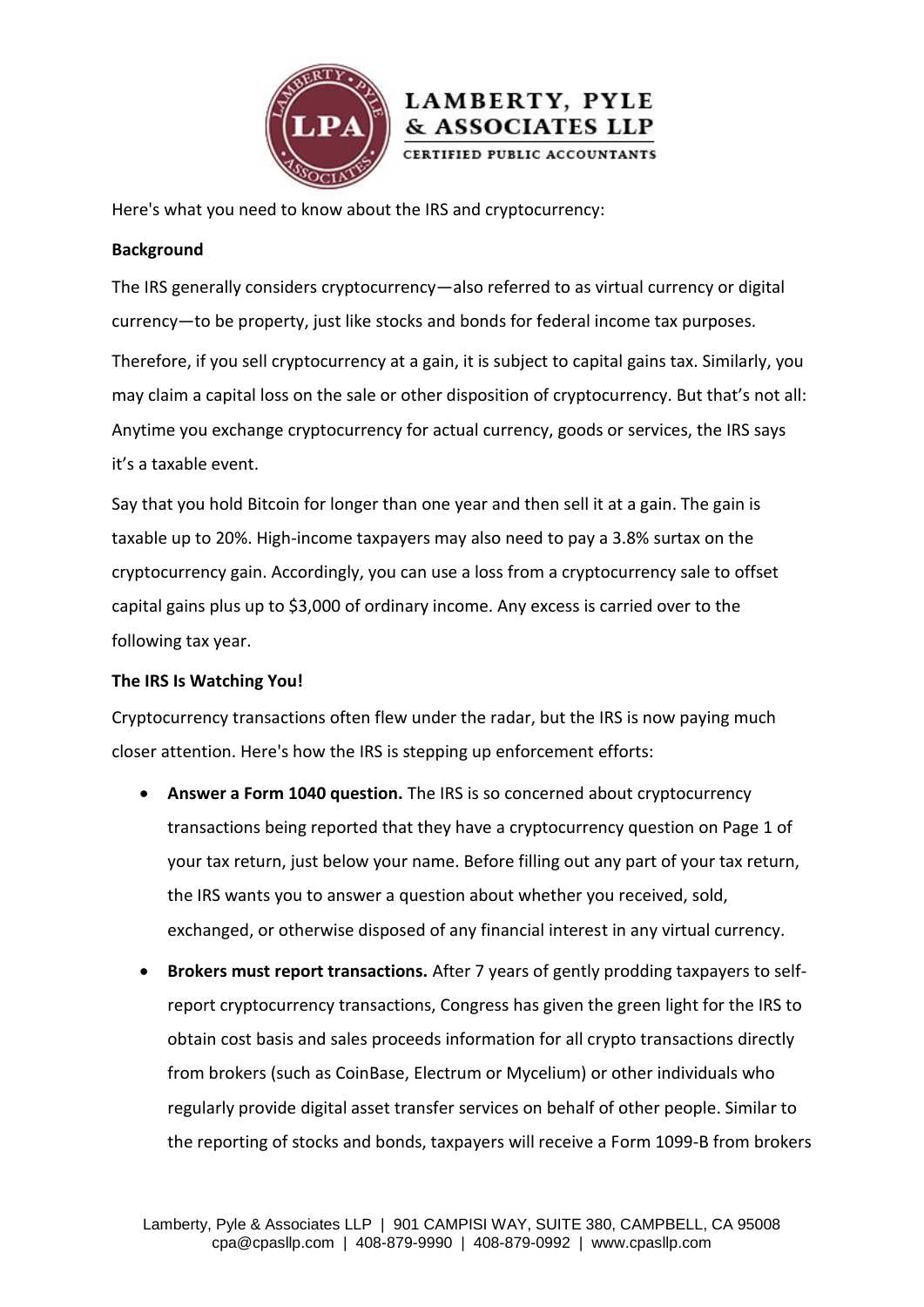

that list all crypto transactions. These new reporting rules are effective beginning January 1, 2023.

 **Expanded \$10,000 reporting requirement.** Businesses that accept virtual currency as payment may be required to report transactions above \$10,000 to the IRS beginning January 1, 2023. In an interesting twist, cryptocurrency and other digital assets would be considered cash for purposes of the \$10,000 reporting requirement, while the IRS will continue to treat cryptocurrency as real property (and not cash) for tax compliance purposes.

## **What you need to do**

Here are some suggestions for tracking and reporting your cryptocurrency transactions on your tax return:

- **Keep up-to-date records.** Consider tracking each transaction as they occur throughout the year. You may also want to keep your own transaction ledger as a way to double-check the accuracy of your broker's statements.
- **Set aside money to pay taxes.** Consider saving a certain percentage of each cryptocurrency transaction you sell at a gain for taxes you may need to pay.
- **Be aware before you dive into cryptocurrency.** As you can see, being involved in cryptocurrency may not be for everyone. Wild swings in valuation are common. Reporting requirements are complicated.

As Warren Buffet is quoted as saying,

*If you have been playing poker for half an hour and still cannot tell who the patsy is, you're the patsy.*

Please call if you have questions about your cryptocurrency transactions.

## **Business Metrics that Have Impact**

At the end of the year it is easy to compare revenue, gross margin, and profitability to the prior year and to your business plan. Here are a few ideas of other metrics to consider.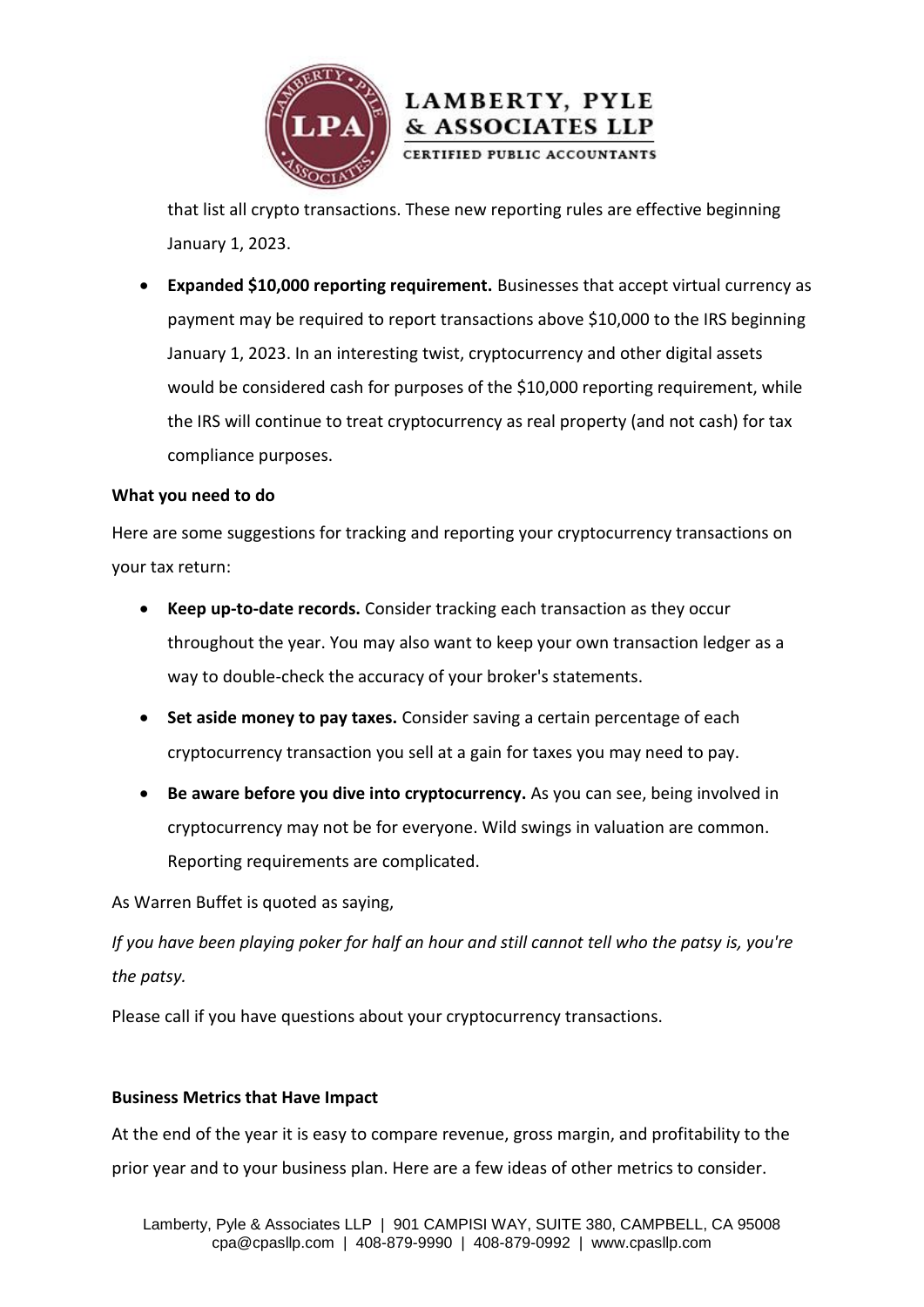

 **Customer acquisition cost.** Divide the total amount of money you've spent on marketing over a set period by the number of new customers you've gained. The result is your cost per new customer, also known as your customer acquisition cost. To get an even better read, divide your marketing costs into two buckets: one you spend on current customers and one for money spent to acquire new ones. Now you have two metrics: customer acquisition cost AND customer retention cost. Compare these figures against prior years to see if you are becoming more efficient.

To go a step further, look at how much each new customer spends on average compared with how much it costs to acquire them. Knowing your rate of return for each customer can help you revise your marketing strategy.

- **Lead-to-client conversion rate.** For many businesses, generating leads is an integral part of the selling process. If this is true for your business, clearly define each step of the sales funnel from lead to purchase. You can judge how successful your sales efforts are over time by calculating how many qualified leads are converted to sales. Remember to use these measures to refine and improve your selling process. Even a tried-and-true conversion process can get tired, but if you are not measuring it you may not know until it is too late.
- **Website traffic.** Use tools such as Google Analytics to find out who is visiting your website, from where, and what they spend the most time on while they're there. You can learn a lot about your potential customers and your market by keeping notes on how your website traffic changes over time and how it reacts to new content. Just don't get stuck inside this analysis.
- **Seasonality.** Understand and keep track of the seasonal trends for both sales and number of orders by month in your business. This helps manage human resources and cash flow in both busy and slow periods. Examining these metrics for sales and web traffic can help you prepare inventory and staffing for the busy season. It will also help you time the scheduling of technical upgrades and equipment repairs for